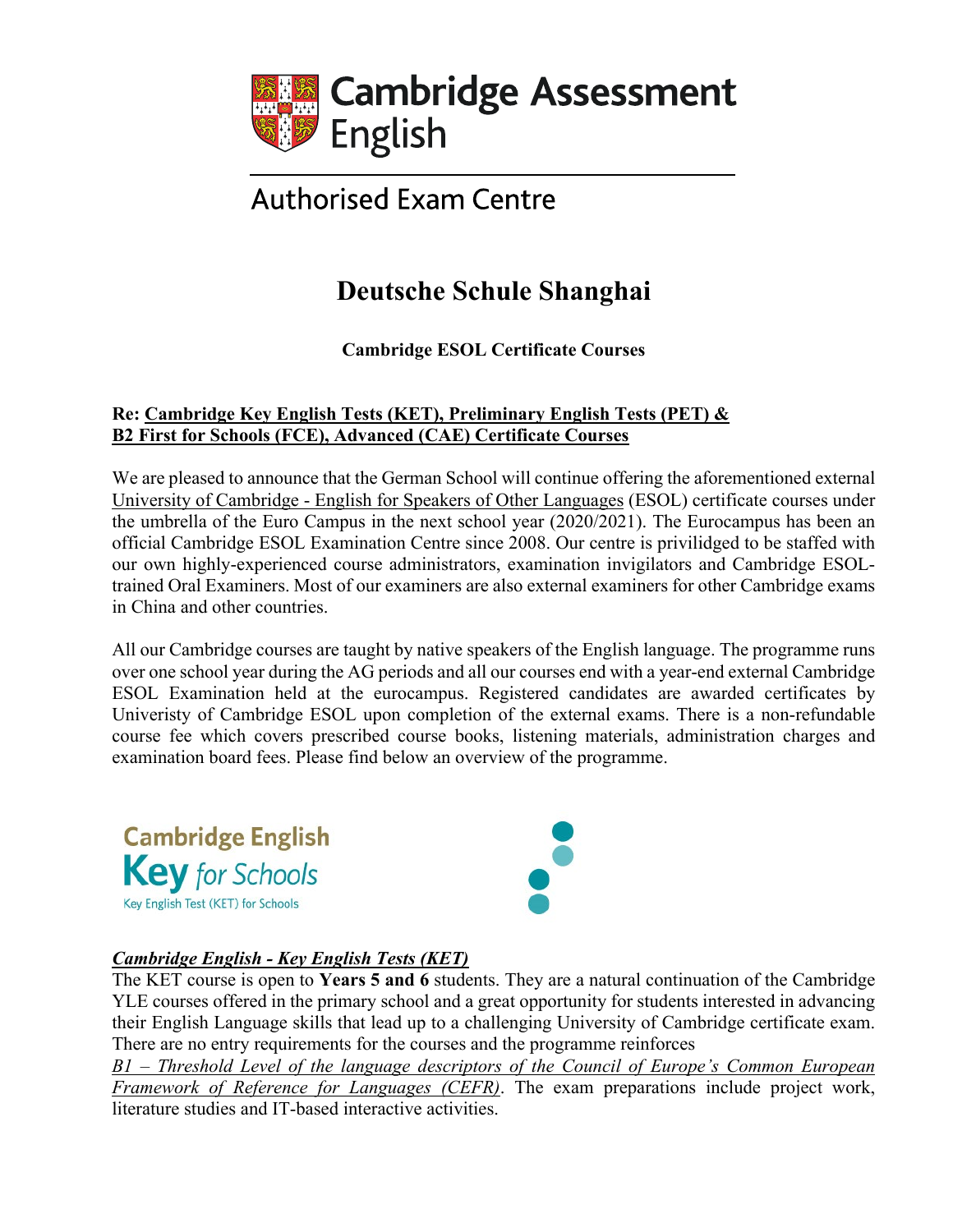

### *Cambridge English - Preliminary English Tests (PET)*

The PET course is open to **Years 7 and 8** students. They are a natural continuation of the Cambridge KET courses offered in the primary school and a great opportunity for students interested in advancing their English Language skills that lead up to a challenging University of Cambridge certificate exam. There are no entry requirements for the courses and the programme reinforces *B1 – Threshold Level of the language descriptors of the Council of Europe's Common European Framework of Reference for Languages (CEFR)*. The exam preparations include project work, literature studies and IT-based interactive activities.



### *Cambridge English B2 First for Schools – (AKA) FCE*

Our regular FCE course for **Years 9 and 10** students are suitable for students looking to pursue more rigorous external English Language testing after the KET and PET courses. The FCE course is a solid foundation programme for a seamless transition to the Certificate of Advanced English (CAE), a high quality exam set at the right level for academic success. The language requirements of the course conform to *B2 – Vantage Level of the language descriptors of the Council of Europe's Common European Framework of Reference for Languages (CEFR)*. FCE students may look forward to a rigourous preparatory course that exposes the students to an extensive range of language skills, and encourages independent thought. The training challenges learning via discussions and debates, research and investigation work, project presentations, literature and media studies as well as highly-interactive web-based activities.

KET, PET and FCE form the **Main Suite Examinations** of the University of Cambridge ESOL Tests and the Eurocampus is proud to be offering the full range of these certificate courses. Detailed information on the aforementioned courses can be found on the University of Cambridge ESOL Examinations website under this address: http://www.cambridgeesol.org.

It is useful to note that Cambridge English qualifications are taken by over 3.25 million people a year in 130 countries and recognised by more than 12,000 government departments, universities and employers around the world. Cambridge certificates are widely accepted as proof of English language proficiency for university entry especially in the UK and other English-speaking countries.

The latest release from the Cambridge ESOL presses confirm that Cambridge English qualifications satisfy the new English language requirements for all categories of visa for immigration to the UK, including visas for study under the Tier 4 regulations.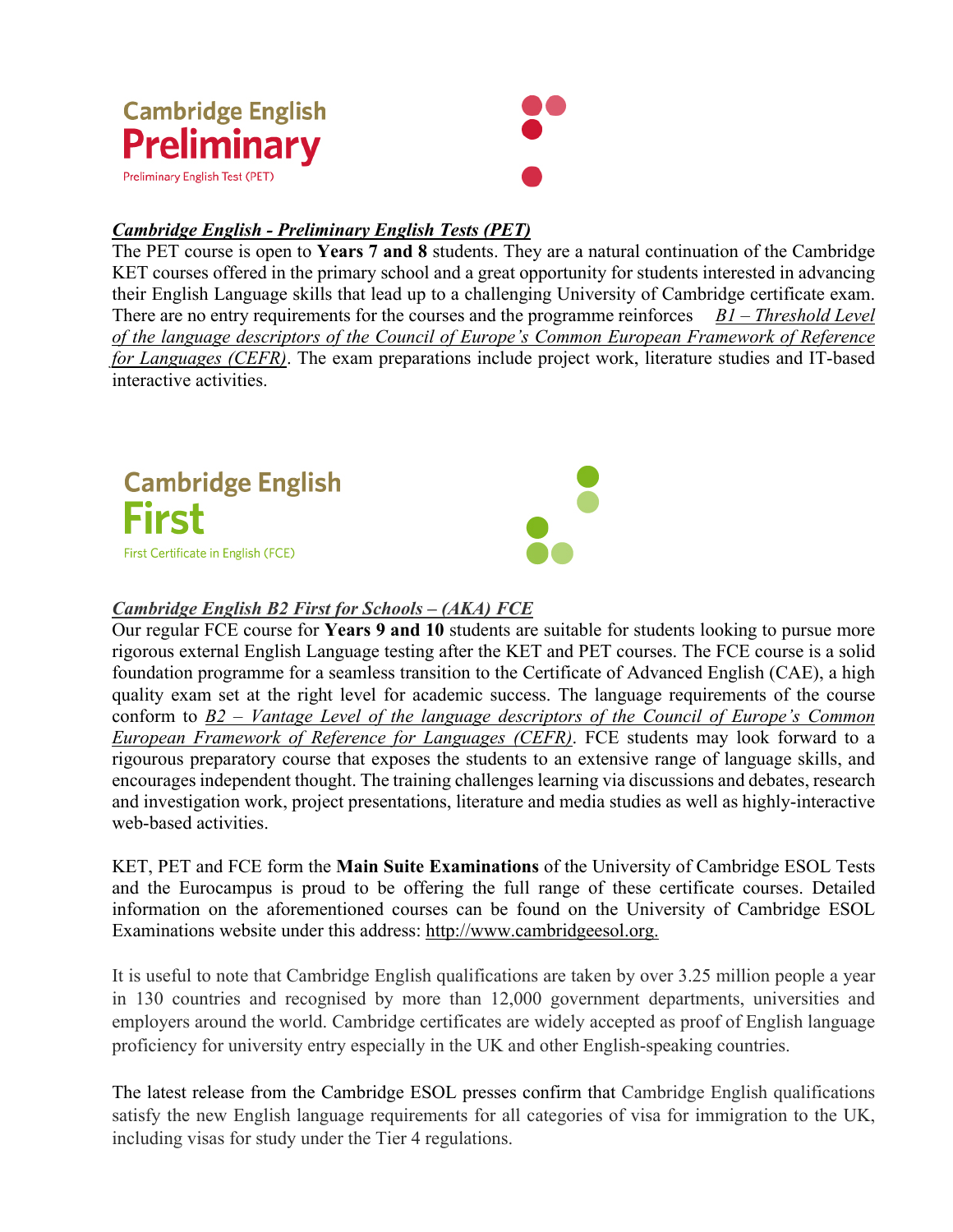A full list of Secure English Language Tests (SELTs) published today by the UK Border Agency includes the following Cambridge English qualifications:

Cambridge English: Proficiency (CPE) Cambridge English: Advanced (CAE) Cambridge English: First (FCE) Cambridge English: Preliminary (PET) Cambridge English: Key (KET)

Cambridge English qualifications are especially suitable for people coming to live and work in English speaking countries, they have extremely high levels of reliability, security and support for learners, teachers, universities and employers. Additionally, the tests ensure that candidates have the language skills they need to succeed in work, study and everyday life in an English-speaking environment. All Cambridge English qualifications are closely linked to the Council of Europe's Common European Framework of Reference for Languages, which the UK Border Agency has used to specify minimum requirements for each category of visa.

**Cambridge Young Learners Exam (YLE)** Pre A1 Starters, A1 Movers and A2 Flyers, designed for young learners aged 6–12, provide a reliable and consistent measure of how well a child is doing in learning English. The exams are designed to make learning fun. Children are motivated by working towards certificates and earning the 'shields' that record their progress.

**A2 Flyers (YLE Flyers) -** A2 Flyers, formerly known as Cambridge English: Flyers (YLE Flyers), is one of our [Cambridge English Qualifications.](https://www.cambridgeenglish.org/exams-and-tests/qualifications/index.aspx) It is the third of our fun, activity-based English tests for children.

**A1 Movers (YLE Movers) -** A1 Movers, formerly known as Cambridge English: Movers (YLE Movers), is one of our [Cambridge English Qualifications.](https://www.cambridgeenglish.org/exams-and-tests/qualifications/index.aspx) It is the next step in a child's English language learning.

**Pre A1 Starters (YLE Starters)** – Pre A1 Starters, formerly known as Cambridge English: Starters (YLE Starters), is one of our [Cambridge English Qualifications.](https://www.cambridgeenglish.org/exams-and-tests/qualifications/index.aspx) It is the start of a child's language learning journey.

Kindly take note of the following conditions, which apply upon registration:

1. The commitment to the course, attendance at lessons and participation in all course activities are binding for **one full school year**. We therefore ask that you bear this in mind when opting for AGs at the start of each school semester.

2. Mid-course dropouts or admissions must meet with the approval of the teacher.

3. Due to escalating costs incurred by the school administration to meet the staffing needs, materials, professional development and logistical support of the programme, course fees will be imposed as follows:

**YLE – 1,300 RMB per school year**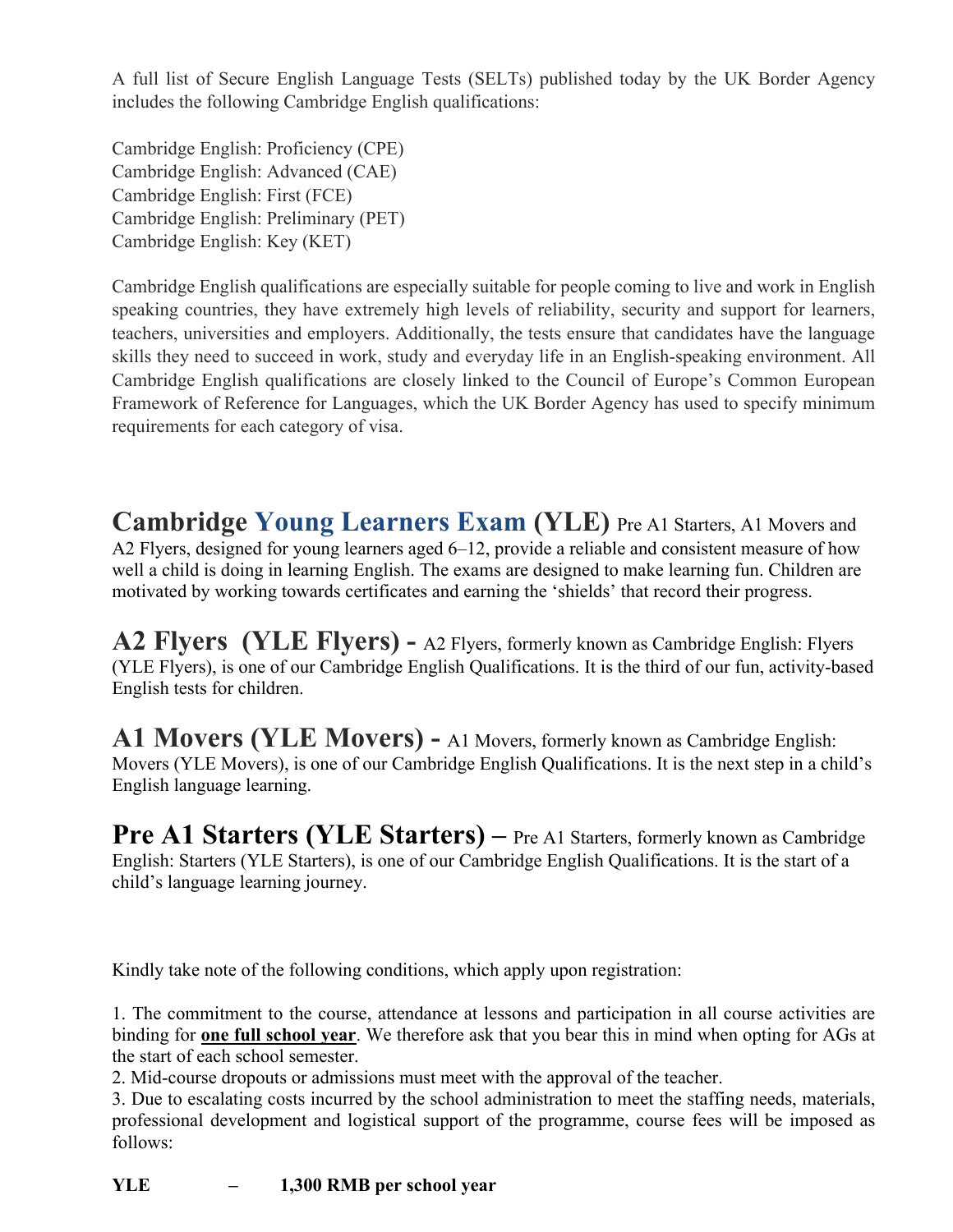| KET.       |                          | 1,500 RMB per school year |
|------------|--------------------------|---------------------------|
| <b>PET</b> | $\overline{\phantom{0}}$ | 1,600 RMB per school year |
| FCE.       | $\overline{\phantom{0}}$ | 1,700 RMB per school year |
| <b>CAE</b> | $\overline{\phantom{0}}$ | 1,900 RMB per school year |

Kindly note that the above amounts are indicated per course, (i.e. for the whole year) and are heavily subsidised by the school. The fees are non-refundable and include all course materials, Cambridge Examination board fees, invigilators' and oral examiners' fees.

If your child is interested in any of the external courses we are offering, kindly tick the appropriate boxes on the AG Wahlzettel and submit your application together with the rest of your AG choices. Further course registration procedures will be handled by the course tutors at the start of each course. For further clarification, please do not hesitate to contact Ms. Anderson at marla.anderson@dsshanghai.de

Thank you.

Yours sincerely, The Eurocampus Cambridge Team